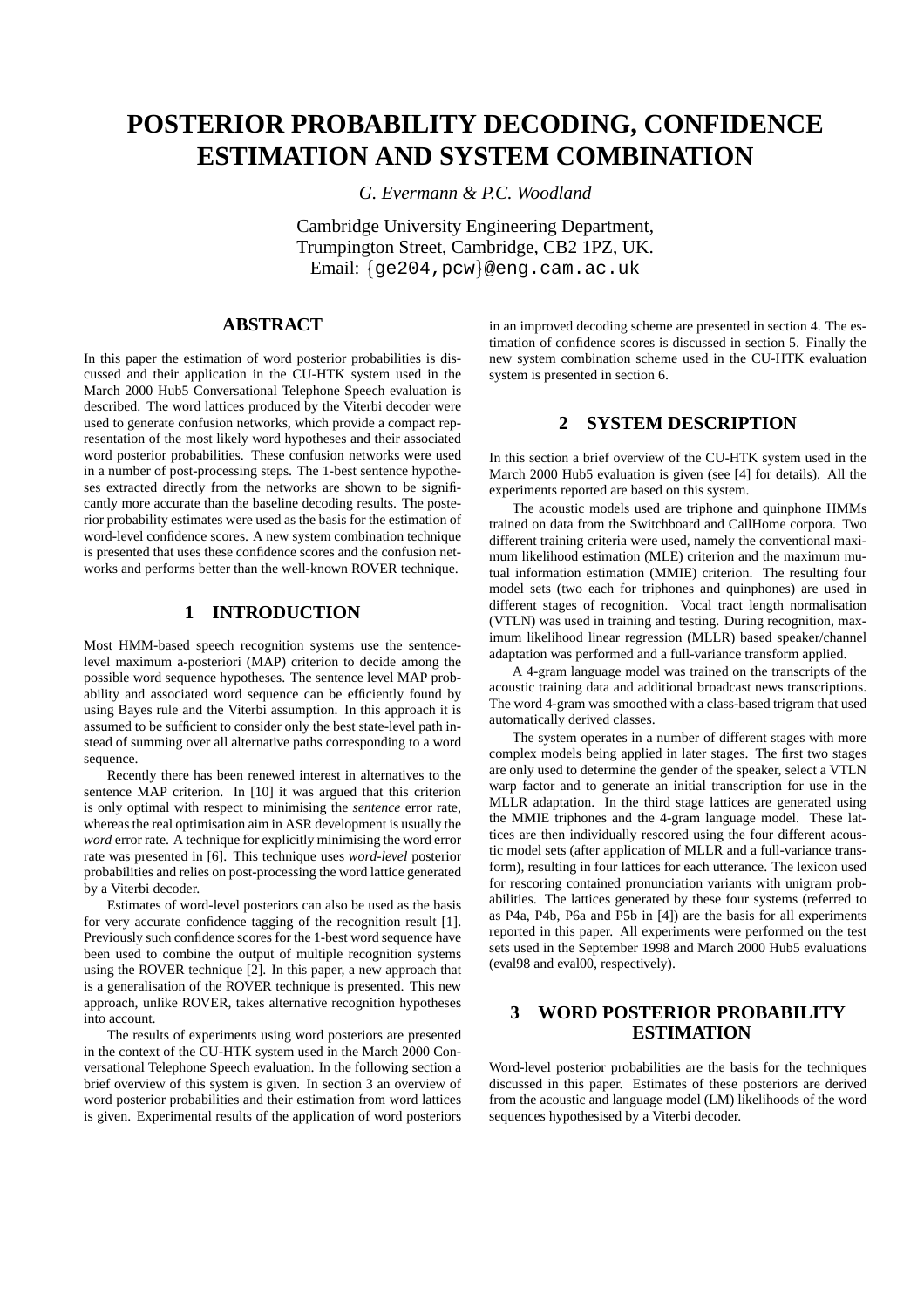## **3.1 Lattice-based Posterior Estimation**

The estimation of word-level posterior probabilities is based on the word lattices generated by a conventional Viterbi decoder. The word lattices represent the most likely part of the search space for each utterance and contain scores for a large number of competing word hypotheses. In the lattices used here, each node corresponds to a point in time and each link is labelled with a word (pronunciation) hypothesis and the associated log likelihoods from all the models used (acoustic, pronunciation and language model). As some of these scores may depend on the surrounding context (e.g. cross word acoustic models or n-gram language models) many of the links have to be duplicated, i.e. there are multiple links with the same word label and the same start and end times.

The estimation of word posteriors is performed in two stages. First the link posterior probability  $p(l|\mathbf{X})$  is estimated for each link *l*. These probabilities are then combined to form word posteriors for the set of links that are considered to correspond to the same word.

The joint probability of a lattice path  $q$  (corresponding to word sequence  $w$ ) and the acoustic observations  $X$  is the product of the scores from the three models:

$$
p(\boldsymbol{q}, \boldsymbol{X}) = p_{acc}(\boldsymbol{X}|\boldsymbol{q})^{\frac{1}{\gamma}} p_{lm}(\boldsymbol{w}) p_{pr}(\boldsymbol{q}|\boldsymbol{w})
$$
 (1)

where  $\gamma$  is the factor that is used to *scale down* the acoustic scores (contrary to normal practice in Viterbi decoding of scaling the LM scores) because otherwise the resulting distribution would typically be dominated by the best path. The scaling used here results in a much "flatter" posterior distribution. This form of scaling is also more appropriate from a theoretical point of view since the main effect, that scaling attempts to compensate for, is the underestimation of the acoustic likelihoods due to invalid independence assumptions.

For each link l, the joint probabilities of all paths through the link (set  $Q_l$ ) are summed to yield the link posterior:

$$
p(l|\mathbf{X}) = \frac{\sum_{\mathbf{Q}_l} p(\mathbf{q}, \mathbf{X})}{p(\mathbf{X})}
$$
 (2)

This summation can be performed efficiently using a variant of the forward-backward algorithm on the lattice.

The second step in the estimation of word posteriors is the combination of links that correspond to the same word in the utterance. This decision is non-trivial and corresponds to the problem discussed in [11] in the context of N-best lists.

The approach used in the following experiments and the final evaluation system is based on the clustering procedure introduced in the framework of "consensual lattice post-processing" in [6]. An alternative texhnique based on time-conditioned word posteriors was introduced in [1].

## **3.2 Confusion Network Generation**

The confusion network decoding technique relies on a clustering procedure that transforms a word lattice produced by a conventional Viterbi decoder into a linear graph, called a *confusion network*. All paths through this graph pass through all nodes in the same order. The links are grouped into *confusion sets* and every path contains exactly one link from each such set. The clustering is performed in two stages. In the first stage, links that correspond to the same word and overlap in time are combined (i.e. their posteriors are added and the graph topology is updated). The result of this stage is a graph that contains word posteriors.

In the second stage, links corresponding to different words are clustered into confusion sets. These sets represent competing hypotheses corresponding to the same part of the utterance. The order of clustering is based on the phonetic similarity, the time overlap and the posteriors of the words. The clustering is constrained by the order of links encoded in the original lattice and is performed until the linear graph structure is achieved. A detailed description of the clustering procedure is given in [5] and an example of such a confusion network is shown in Figure 1.



Figure 1: Example Confusion Network

Confusion networks offer a very compact representation of the most likely word hypotheses and will be used in the processing steps described in the following three sections.

#### **4 POSTERIOR PROBABILITY DECODING**

The confusion networks generated by the procedure outlined in the previous section are used in a decoding scheme that aims to find an improved 1-best sentence hypothesis (cf. [6]).

In a confusion network, each word hypothesis is labelled with its word posterior probability, i.e. the sum of the link posteriors that were combined in the clustering. The sentence hypothesis found by picking the word with the highest posterior from each confusion set can be shown to have the lowest expected word error rate (according to the posterior distribution represented in the network).

The confusion network decoding technique was evaluated in the CU-HTK Hub5 evaluation system described in section 2. For each of the four systems (triphone/quinphone and MMIE/MLE) confusion networks were generated and the hypothesis with the minimum expected word error rate was found.

| triphones   |         | eval <sub>98</sub> | eval <sub>00</sub> |            |
|-------------|---------|--------------------|--------------------|------------|
|             |         | <b>WER</b>         | <b>WER</b>         | <b>SER</b> |
| <b>MMIE</b> | Viterbi | 38.5               | 28.4               | 65.7       |
|             | Confuet | 37.1               | 27.2               | 65.8       |
| MLE         | Viterbi | 39.3               | 28.8               | 65.4       |
|             | Confuet | 38.0               | 27.8               | 65.4       |
|             |         |                    |                    |            |

| quinphones  |         | eval <sub>98</sub> | eval <sub>00</sub> |            |
|-------------|---------|--------------------|--------------------|------------|
|             |         | <b>WER</b>         | <b>WER</b>         | <b>SER</b> |
| <b>MMIE</b> | Viterbi | 37.2               | 27.3               | 66.0       |
|             | Confuet | 36.0               | 26.5               | 66.2       |
| MLE.        | Viterbi | 38.2               | 27.6               | 65.0       |
|             | Confret | 37.0               | 26.9               | 65.4       |

Table 1: Word Error Rates (WER) and Sentence Error Rates (SER) using Confusion Network and Viterbi Decoding

In Table 1 the word error rates for the confusion network decoding technique (Confnet) are compared against the baseline sentencelevel MAP results (Viterbi). Confusion network decoding achieves a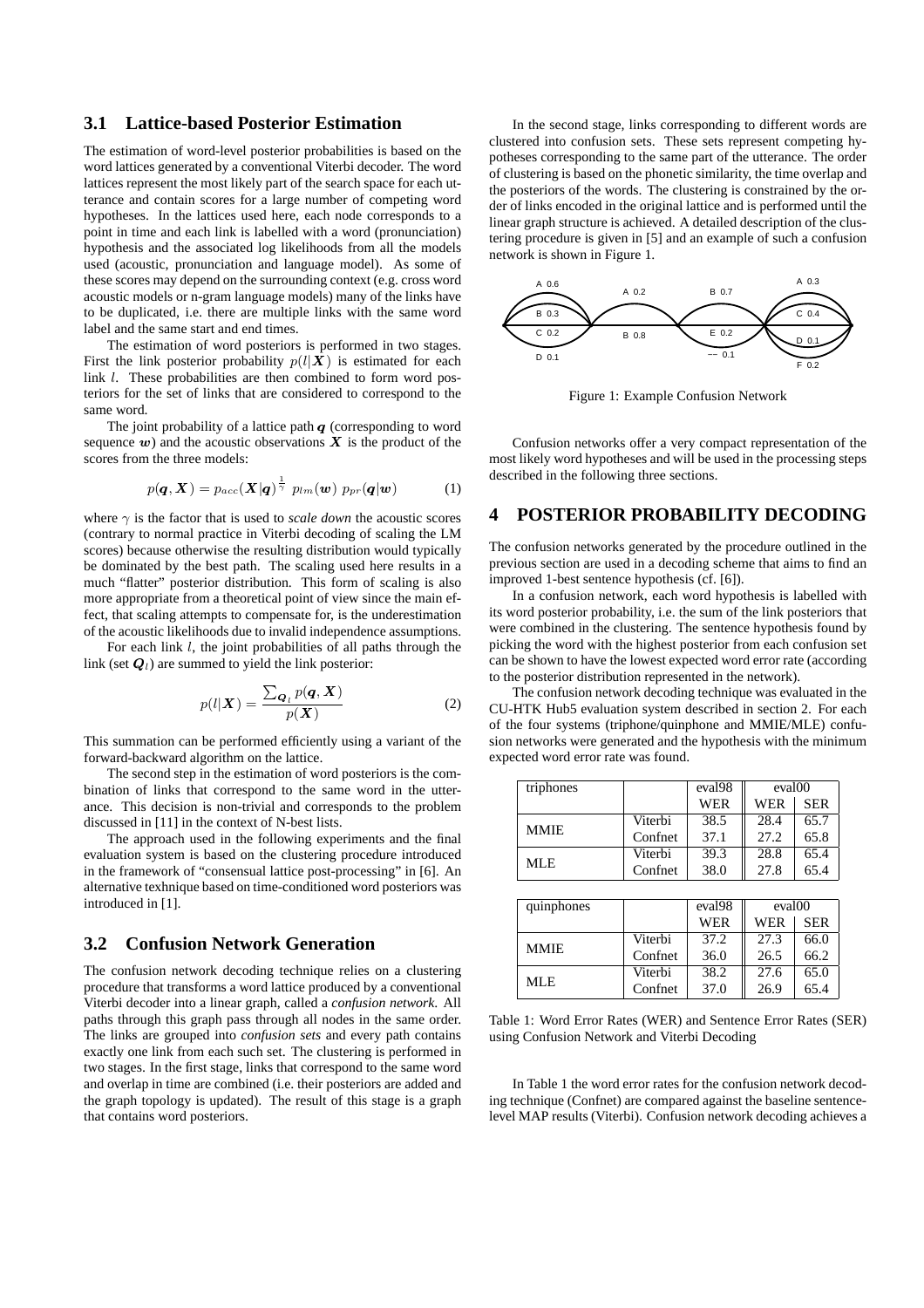consistent improvement of more than 1% absolute over the baseline and as expected the sentence error rate stays constant or increases as a side effect of the minimisation of the word error rate.

A relevant detail of the lattice transformation procedure as used here is that pronunciation variants of the same word (which result in multiple links in the word lattice) are recombined. As a result the word posteriors estimated in the first stage of the above procedure do not just represent the probability of the most likely pronunciation of a word but the sum over all variants. This summation over variants is very desirable from a theoretical point of view but is difficult to implement directly in a Viterbi decoder. Therefore typically only the most likely variant is taken into account. A modification to the Viterbi decoding procedure that offers a limited version of this summation has been suggested recently in [7], but only variant hypotheses ending in the same time frame are considered and the acoustic models are constrained to ignore cross-word contexts. The confusion network framework provides a more general solution to this problem.

# **5 CONFIDENCE SCORES**

As the speech recogniser is not perfect it is often useful to annotate the words in the 1-best hypothesis with a measure of how certain the recogniser is in its decision. These word level confidence scores have many applications in the post-processing of the recogniser output (e.g. syntactic parsing, information extraction, etc.). For example all words with a confidence score below a threshold could be considered as unreliable and discarded. If such a scheme is used only the relative order of word hypotheses is relevant. In other applications making a hard decision is not appropriate and a confidence score is assumed to be the posterior probability that a word is correct<sup>1</sup>. Therefore it is important that the absolute values are in the correct range. The metric most commonly employed to asses the accuracy of a confidence scoring procedure is the normalized cross entropy (NCE).

The NCE is an information theoretic measure of how much additional information the confidence tags provide over the trivial baseline case of setting all scores to the (optimal) constant value  $p_c$  (corresponding to the ratio of correct words in the hypothesis:  $p_c$  =  $1.0 - sub - ins$ , where sub and ins are the substitution and insertion error probabilities respectively). An NCE of zero means no additional information is contained in the confidence scores and positive values mean they provide useful extra information. See [8] for a more detailed discussion of this metric.

The word posterior probabilities that result from the confusion network clustering procedure can be used directly as confidence scores but they tend to overestimate the probabilities of correct recognition. This is due to the fact that the lattices used as the basis for the posterior estimation only represent part of the posterior distribution and a significant amount of the probability mass is "missing". Consistent with this explanation, it was found that this effect is more pronounced in systems with higher error rates and on smaller lattices. If the system has a low overall error rate then the models are able to distinguish relatively well between the correct hypothesis and incorrect alternatives, whereas for systems with high error rates the probability mass is more evenly distributed over a large number of competing hypotheses.

To compensate for the over-estimation effect we applied a piecewise linear mapping to the lattice based posterior estimates to map them to confidence scores. This mapping function is based on a decision tree (see [1]). An alternative to this is the use of a neural network for the mapping as suggested in [9].

|                | posteriors         |                    | $+$ mapping        |                    |
|----------------|--------------------|--------------------|--------------------|--------------------|
|                | eval <sub>98</sub> | eval <sub>00</sub> | eval <sub>98</sub> | eval <sub>00</sub> |
| Triphone MMIE  | $-0.034$           | 0.191              | 0.238              | 0.294              |
| Triphone MLE   | $-0.034$           | 0.195              | 0.236              | 0.287              |
| Quinphone MMIE | $-0.132$           | 0.135              | 0.224              | 0.284              |
| Quinphone MLE  | $-0.097$           | 0.180              | 0.229              | 0.292              |

Table 2: NCEs with and without Mapping

Table 2 gives the NCEs before and after the mapping. It can be seen that for the eval00 test set the unmapped posteriors perform much better than for the eval98 set. This can be explained by the fact that the system has has a much lower error rate on the eval00 set and therefore the lattices contain a larger part of the probability mass in the same number of paths.

The normalised cross entropies achieved using the lattice based estimation clearly outperform other techniques. The confidence estimation scheme used in the 1998 CU-HTK system [3] relied on an N-best homogeneity based measure and resulted in an NCE of 0.143 on the eval98 set.

The piece-wise linear mapping used is based on a small decision tree (eight leaf nodes). Table 3 shows the average confidence scores and the optimal constant score  $p_c$ . The tree used for this mapping was trained on the eval98 data. It can be seen that the discrepancy between the average confidence score and  $p_c$  is bigger on the (much easier) eval00 data, which implies that a better NCE could have been achieved by using more appropriate training data for the mapping.

|                      | Triphones          |                    | Quinphones         |                    |
|----------------------|--------------------|--------------------|--------------------|--------------------|
|                      | eval <sub>98</sub> | eval <sub>00</sub> | eval <sub>98</sub> | eval <sup>00</sup> |
| avg. confidence      | 0.722              | 0.763              | 0.729              | 0.763              |
| $p_c = 1.0$ -sub-ins | 0.750              | 0.809              | 0.751              | 0.810              |

Table 3: Average Confidence Scores after Mapping for MMIE Systems

#### **6 SYSTEM COMBINATION**

A technique that has become very popular in recent years is the combination of the recognition output of multiple systems to produce a hypothesis that is more accurate than any of the original systems.

The most widely used technique is based on the ROVER program [2] and uses the 1-best word sequence from the different systems. These word sequences are aligned using a dynamic programming (DP) procedure similar to the one used in scoring recognition results. Based on this alignment a decision is made among the words aligned together. This decision can either be based on a simple voting scheme or take confidence scores into account. If simple voting is used, then very frequently "ties" are encountered where the same number of systems favoured two competing words. In such cases an arbitrary decision has to be made. If reliable confidence scores are available this situation is avoided and a far more accurate decision can be made.

A limitation inherent in ROVER is the restriction to the 1-best word sequences in the alignment as well as the decision procedure.

<sup>&</sup>lt;sup>1</sup>In this context "correct" refers to the result of the standard Levenshtein scoring procedure, i.e. it depends on the exact alignment procedure and the context of the reference and hypothesis word sequences.